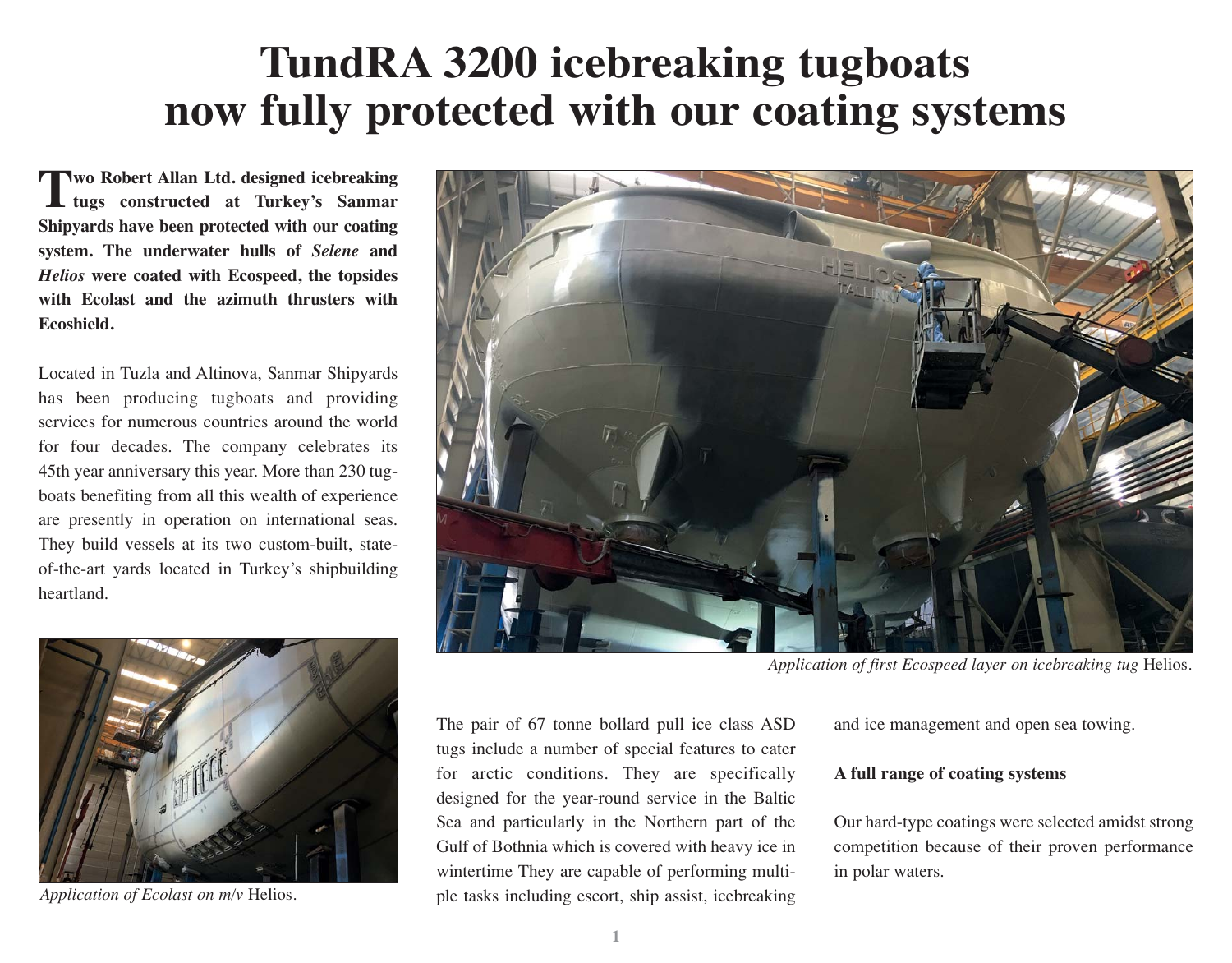

*Application of the keel block areas blends in seamlessly with the rest of the coating. Icebreaking tug* Helios *after completion*



Experience has shown that **Ecospeed** stays on the hull longer and resists the ice far better than the most generally used specialized ice coatings. Ecospeed remains bonded to the ship's plates even as they flex and bend under ice pressure and impact.

Ecospeed is a certified abrasion resistant ice coating. Owners are allowed to reduce the thickness of the steel of the ice belt if this area is coated with Ecospeed. This produces a significant financial benefit during newbuild projects and an increased cargo capacity.

An ice-going hull coating must have low friction characteristics in order to be fuel efficient. But it is Ecospeed application on  $m/v$  Selene.<br>not enough for the hull to be smooth and have low





*The topside of m/v* Selene *was coated with Ecolast.*